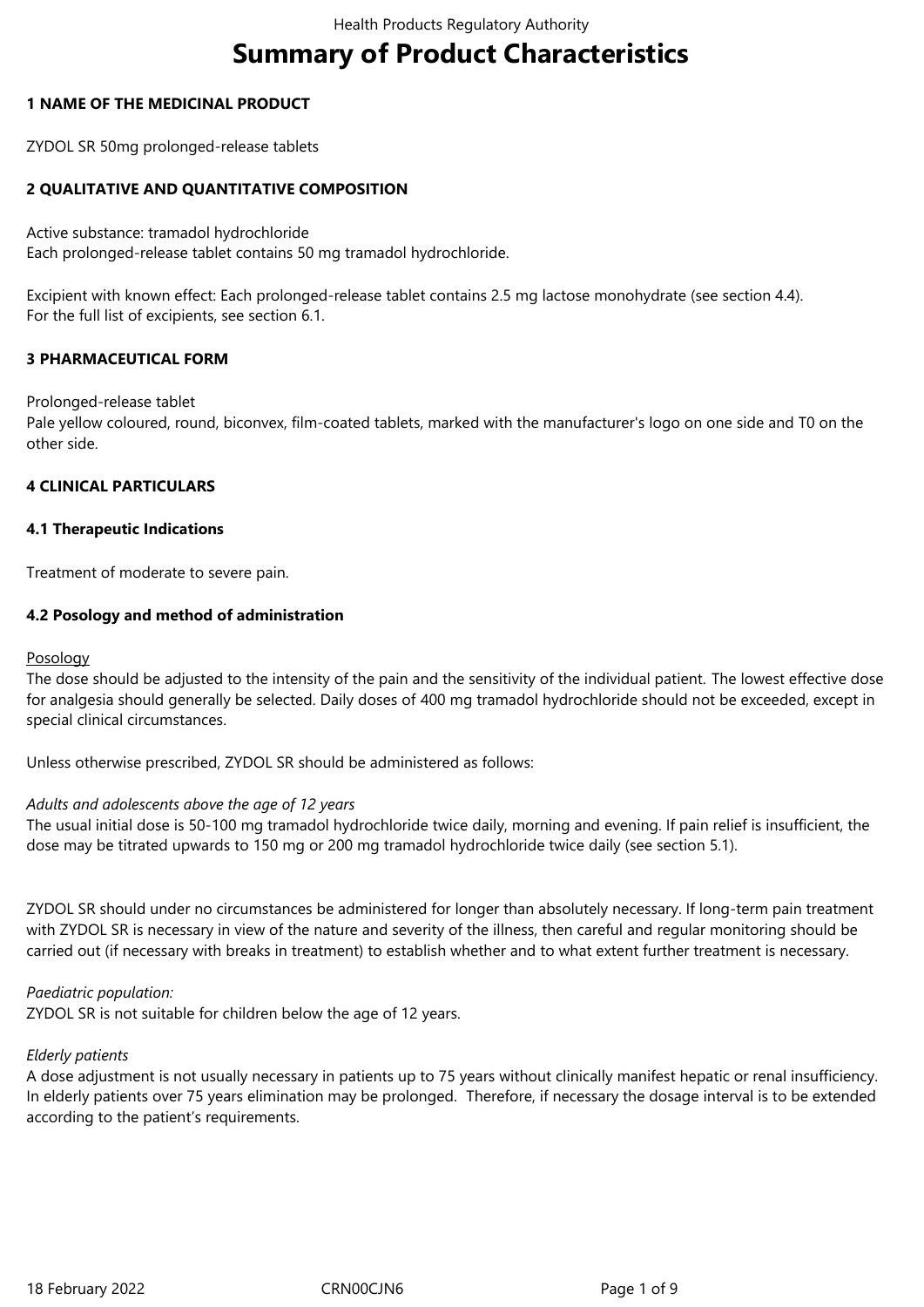## *Patients with renal insufficiency/dialysis and hepatic impairment*

In patients with renal and/or hepatic insufficiency the elimination of tramadol is delayed. In these patients prolongation of the dosage intervals should be carefully considered according to the patient's requirements. In cases of severe renal and/or severe hepatic insufficiency ZYDOL SR prolonged-release tablets are not recommended.

#### *Method of administration*

The tablets are to be taken whole, not divided or chewed, with sufficient liquid, independent of meals.

# **4.3 Contraindications**

ZYDOL SR is contraindicated

- in hypersensitivity to the active substance or any of the excipients listed in section 6.1,
- in acute intoxication with alcohol, hypnotics, analgesics, opioids or other psychotropic medicinal products,
- in patients who are receiving MAO inhibitors or who have taken them within the last 14 days (see section 4.5),
- in patients with epilepsy not adequately controlled by treatment,
- for use in narcotic withdrawal treatment.

## **4.4 Special warnings and precautions for use**

ZYDOL SR may only be used with particular caution in opioid-dependent patients, patients with head injury, shock, a reduced level of consciousness of uncertain origin, disorders of the respiratory center or function, increased intracranial pressure.

In patients sensitive to opiates ZYDOL SR should only be used with caution.

Concomitant use of ZYDOL SR and sedating medicinal products such as benzodiazepines or related substances, may result in sedation, respiratory depression, coma and death. Because of these risks, concomitant prescribing with these sedating medicinal products should be reserved for patients for whom alternative treatment options are not possible. If a decision is made to prescribe ZYDOL SR concomitantly with sedating medicinal products, the lowest effective dose of ZYDOL SR should be used, and the duration of the concomitant treatment should be as short as possible.

The patients should be followed closely for signs and symptoms of respiratory depression and sedation. In this respect, it is strongly recommended to inform patients and their caregivers to be aware of these symptoms (see section 4.5).

Care should be taken when treating patients with respiratory depression, or if concomitant CNS depressant drugs are being administered (see section 4.5), or if the recommended dosage is significantly exceeded (see section 4.9) as the possibility of respiratory depression cannot be excluded in these situations.

#### Sleep-related breathing disorders

Opioids can cause sleep-related breathing disorders including central sleep apnea (CSA) and sleep-related hypoxemia. Opioid use increases the risk of CSA in a dose-dependent fashion. In patients who present with CSA, consider decreasing the total opioid dosage.

Convulsions have been reported in patients receiving tramadol at the recommended dose levels. The risk may be increased when doses of tramadol hydrochloride exceed the recommended upper daily dose limit (400 mg). In addition, tramadol may increase the seizure risk in patients taking other medicinal products that lowers the seizure threshold (see section 4.5). Patients with epilepsy or those susceptible to seizures should only be treated with tramadol if there are compelling circumstances.

#### Serotonin syndrome

Serotonin syndrome, a potentially life-threatening condition, has been reported in patients receiving tramadol in combination with other serotonergic agents or tramadol alone (see sections 4.5, 4.8 and 4.9).

If concomitant treatment with other serotonergic agents is clinically warranted, careful observation of the patient is advised, particularly during treatment initiation and dose escalations.

Symptoms of serotonin syndrome may include mental status changes, autonomic instability, neuromuscular abnormalities and/or gastrointestinal symptoms.

If serotonin syndrome is suspected, a dose reduction or discontinuation of therapy should be considered depending on the severity of the symptoms. Withdrawal of the serotonergic drugs usually brings about a rapid improvement.

Tolerance, psychic and physical dependence may develop, especially after long-term use. In patients with a tendency to drug abuse or dependence, treatment with ZYDOL SR should only be carried out for short periods under strict medical supervision.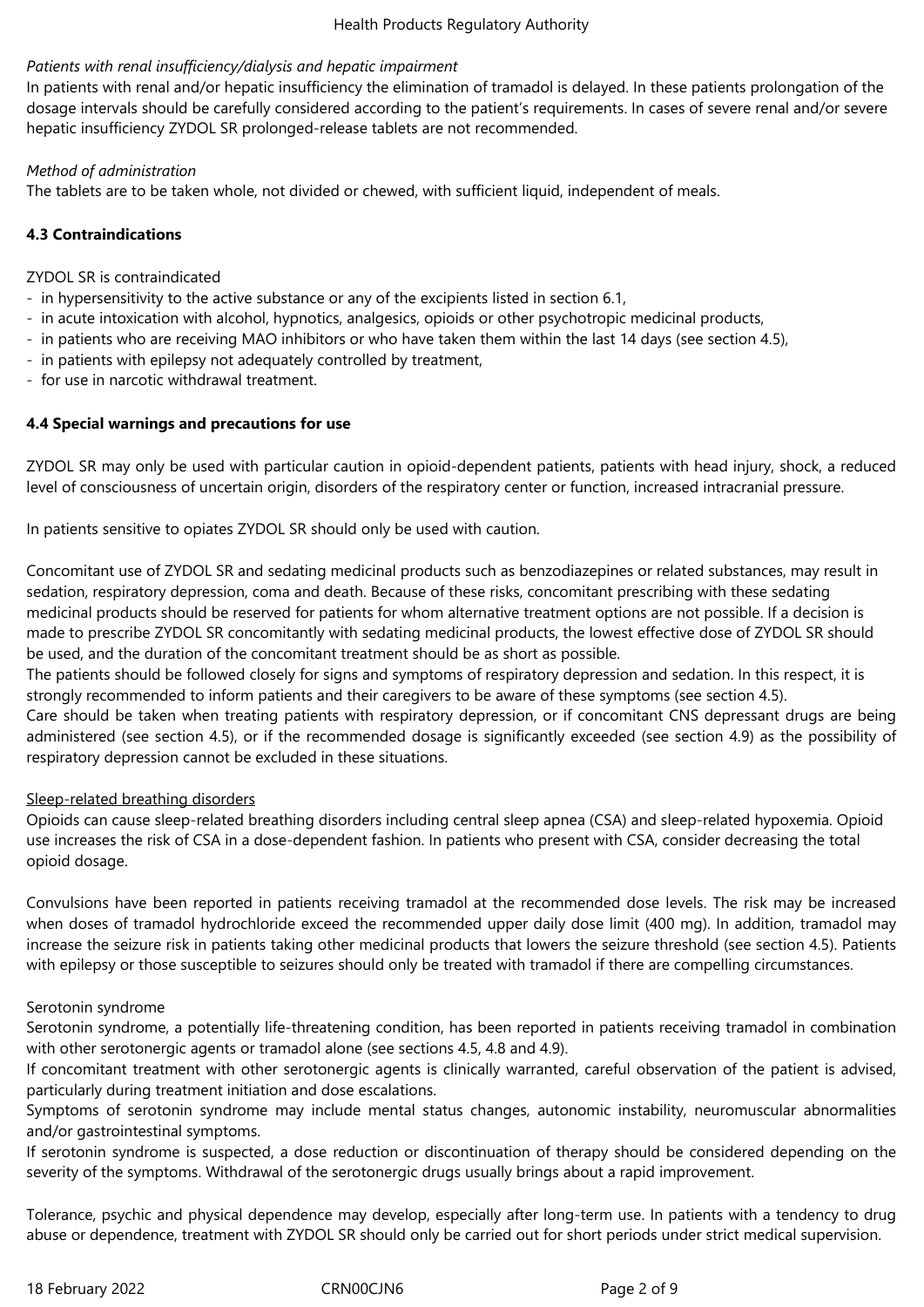When a patient no longer requires therapy with tramadol, it may be advisable to taper the dose gradually to prevent symptoms of withdrawal.

Tramadol is not suitable as a substitute in opioid-dependent patients. Although it is an opioid agonist, tramadol cannot suppress morphine withdrawal symptoms.

## **CYP2D6 metabolism**

Tramadol is metabolised by the liver enzyme CYP2D6. If a patient has a deficiency or is completely lacking this enzyme an adequate analgesic effect may not be obtained. Estimates indicate that up to 7% of the Caucasian population may have this deficiency. However, if the patient is an ultra-rapid metaboliser there is a risk of developing side effects of opioid toxicity even at commonly prescribed doses.

General symptoms of opioid toxicity include confusion, somnolence, shallow breathing, small pupils, nausea, vomiting, constipation and lack of appetite. In severe cases this may include symptoms of circulatory and respiratory depression, which may be life threatening and very rarely fatal. Estimates of prevalence of ultra-rapid metabolisers in different populations are summarised below:

| Population        | Prevalence % |
|-------------------|--------------|
| African/Ethiopian | 29%          |
| African American  | 3.4% to 6.5% |
| Asian             | 1.2% to 2%   |
| Caucasian         | 3.6% to 6.5% |
| Greek             | 6.0%         |
| Hungarian         | 1.9%         |
| Northern European | 1% to 2%     |

## **Post-operative use in children**

There have been reports in the published literature that tramadol given post-operatively in children after tonsillectomy and/or adenoidectomy for obstructive sleep apnoea, led to rare, but life threatening adverse events. Extreme caution should be exercised when tramadol is administered to children for post-operative pain relief and should be accompanied by close monitoring for symptoms of opioid toxicity including respiratory depression.

# **Children with compromised respiratory function**

Tramadol is not recommended for use in children in whom respiratory function might be compromised including neuromuscular disorders, severe cardiac or respiratory conditions, upper respiratory or lung infections, multiple trauma or extensive surgical procedures. These factors may worsen symptoms of opioid toxicity.

# **Adrenal insufficiency**

Opioid analgesics may occasionally cause reversible adrenal insufficiency requiring monitoring and glucocorticoid replacement therapy. Symptoms of acute or chronic adrenal insufficiency may include e.g. severe abdominal pain, nausea and vomiting, low blood pressure, extreme fatigue, decreased appetite, and weight loss.

ZYDOL SR prolonged-release tablets contain lactose. Patients with rare hereditary problems of galactose intolerance, the Lapp lactase deficiency or glucose-galactose malabsorption, should not take this medicinal product.

#### **4.5 Interaction with other medicinal products and other forms of interactions**

ZYDOL SR should not be combined with MAO inhibitors (see section 4.3).

In patients treated with MAO inhibitors in the 14 days prior to the use of the opioid pethidine, life-threatening interactions on the central nervous system, respiratory and cardiovascular function have been observed. The same interactions with MAO inhibitors cannot be ruled out during treatment with ZYDOL SR.

Concomitant administration of ZYDOL SR with other centrally depressant medicinal products including alcohol may potentiate the CNS effects (see section 4.8).

The concomitant use of opioids with sedating medicinal products such as benzodiazepines or related substances increases the risk of sedation, respiratory depression, coma and death because of additive CNS depressant effect.. The dose of ZYDOL SR and the duration of the concomitant use should be limited (see section 4.4)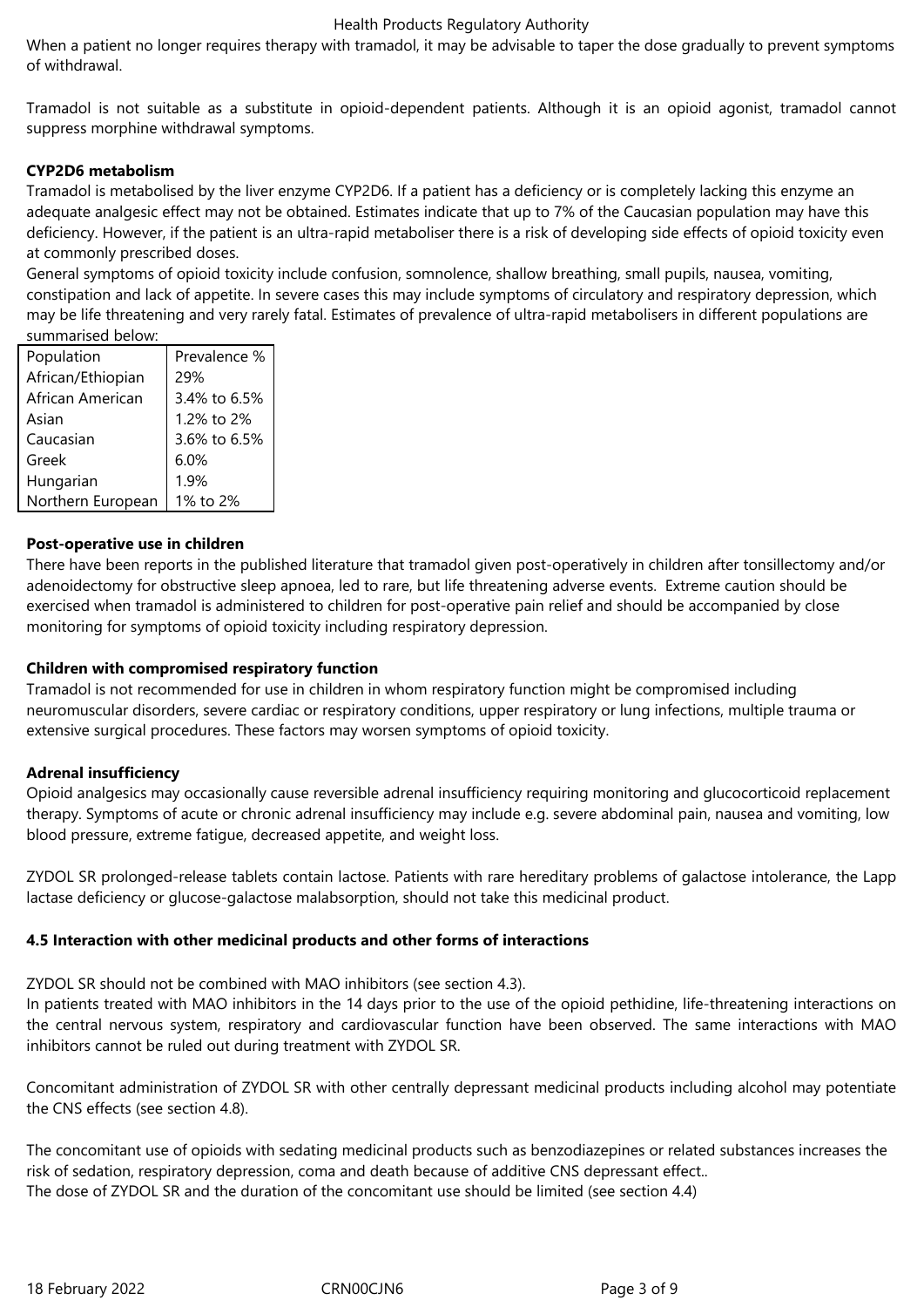The results of pharmacokinetic studies have so far shown that on the concomitant or previous administration of cimetidine (enzyme inhibitor) clinically relevant interactions are unlikely to occur. Simultaneous or previous administration of carbamazepine (enzyme inducer) may reduce the analgesic effect and shorten the duration of action.

Tramadol can induce convulsions and increase the potential for selective serotonin reuptake inhibitors (SSRIs), serotonin-norepinephrine reuptake inhibitors (SNRIs), tricyclic anti-depressants, antipsychotics and other seizure threshold-lowering medicinal products (such as bupropion, mirtazapine, tetrahydrocannabinol) to cause convulsions.

Concomitant therapeutic use of tramadol and serotonergic drugs such as selective serotonin re-uptake inhibitors (SSRIs), serotonin-norepinephrine reuptake inhibitors (SNRIs), MAO inhibitors (see section 4.3), tricyclic antidepressants and mirtazapine may cause serotonin syndrome, a potentially life-threatening condition (see sections 4.4 and 4.8).

Caution should be exercised during concomitant treatment with tramadol and coumarin derivatives (e.g. warfarin) due to reports of increased INR with major bleeding and ecchymoses in some patients.

Other active substances known to inhibit CYP3A4, such as ketoconazole and erythromycin, might inhibit the metabolism of tramadol (N-demethylation) probably also the metabolism of the active O-demethylated metabolite. The clinical importance of such an interaction has not been studied (see section 4.8).

In a limited number of studies the pre- or postoperative application of the antiemetic 5-HT3 antagonist ondansetron increased the requirement of tramadol in patients with postoperative pain.

#### **4.6 Fertility, pregnancy and lactation**

#### Pregnancy

Animal studies with tramadol revealed at very high doses effects on organ development, ossification and neonatal mortality. Teratogenic effects were not observed. Tramadol crosses the placenta. There is inadequate evidence available on the safety of tramadol in human pregnancy. Therefore ZYDOL SR should not be used in pregnant women.

Tramadol - administered before or during birth - does not affect uterine contractility. In neonates it may induce changes in the respiratory rate which are usually not clinically relevant. Chronic use during pregnancy may lead to neonatal withdrawal symptoms.

#### Breast feeding

Approximately 0.1% of the maternal dose of tramadol is excreted in breast milk. In the immediate post-partum period, for maternal oral daily dosage up to 400 mg, this corresponds to a mean amount of tramadol ingested by breast-fed infants of 3% of the maternal weight-adjusted dosage. For this reason tramadol should not be used during lactation or alternatively, breast-feeding should be discontinued during treatment with tramadol. Discontinuation of breast-feeding is generally not necessary following a single dose of tramadol.

#### Fertility

Post marketing surveillance does not suggest an effect of tramadol on fertility. Animal studies did not show an effect of tramadol on fertility.

#### **4.7 Effects on ability to drive and use machines**

Even when taken according to instructions, ZYDOL SR may cause effects such as somnolence and dizziness and therefore may impair the reactions of drivers and machine operators. This applies particularly in conjunction with alcohol and other psychotropic substances.

# **4.8 Undesirable effects**

The most commonly reported adverse reactions are nausea and dizziness, both occurring in more than 10 % of patients.

The frequencies are defined as follows: Very common: ≥1/10 Common: ≥1/100 to <1/10 Uncommon: ≥1/1000 to <1/100

18 February 2022 CRN00CJN6 Page 4 of 9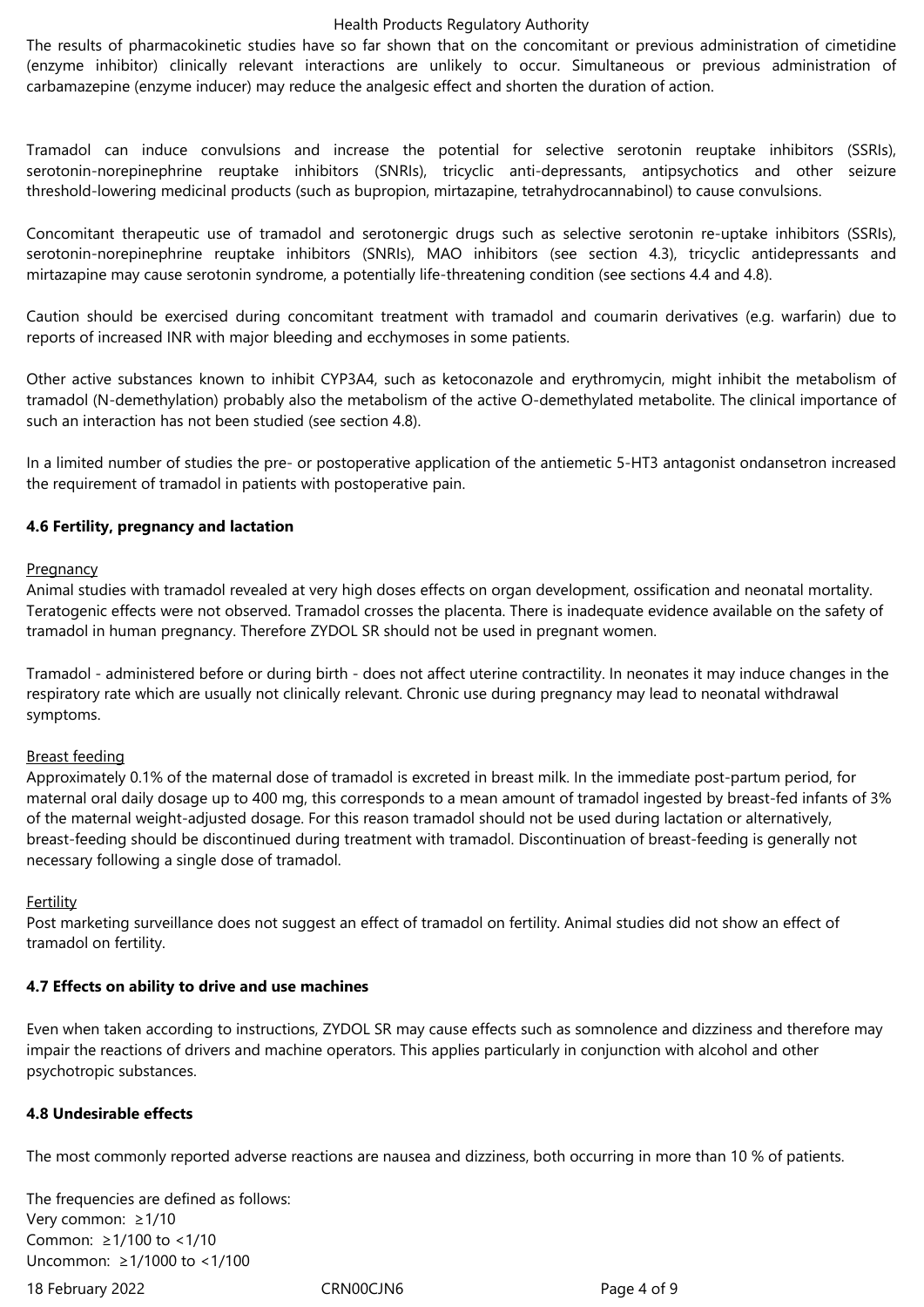Rare: ≥1/10 000 to <1/1000 Very rare: <1/10 000 Not known: frequency cannot be estimated from the available data

#### *Immune system disorders*

Rare: allergic reactions (e.g. dyspnoea, bronchospasm, wheezing, angioneurotic oedema) and anaphylaxis

#### *Cardiac disorders*

Uncommon: cardiovascular regulation (palpitation, tachycardia). These adverse reactions may occur especially on intravenous administration and in patients who are physically stressed. Rare: bradycardia

#### *Investigations*

Rare: increase in blood pressure

## *Vascular disorders*

Uncommon: cardiovascular regulation (postural hypotension or cardiovascular collapse). These adverse reactions may occur especially on intravenous administration and in patients who are physically stressed.

*Nervous system disorders*

#### Very common: dizziness Common: headache, somnolence

Rare*:* paraesthesia, tremor, convulsions, muscle contractions involuntary, coordination abnormal, syncope, speech disorders. Convulsion occurred mainly after administration of high doses of tramadol or after concomitant treatment with medicinal products which can lower the seizure threshold. (see section 4.4 and 4.5). Not known: Serotonin syndrome

*Metabolism and nutrition disorders* Rare: changes in appetite

# *Psychiatric disorders*

Rare: hallucination, confusional state, sleep disturbance, delirium, anxiety and nightmares. Psychic adverse reactions may occur following administration of ZYDOL SR which vary individually in intensity and nature (depending on personality and duration of treatment). These include changes in mood (usually euphoric mood, occasionally dysphoria), changes in activity (usually suppression, occasionally increase) and changes in cognitive and sensorial capacity (e.g. decision behaviour, perception disorders). Drug dependence may occur. Symptoms of drug withdrawal syndrome, similar to those occurring during opiate withdrawal, may occur as follows: agitation, anxiety, nervousness, insomnia, hyperkinesia, tremor and gastrointestinal symptoms. Other symptoms that have very rarely been seen with tramadol discontinuation include: panic attacks, severe anxiety, hallucination, paraesthesias, tinnitus and unusual CNS symptoms (i.e. confusional state, delusions, depersonalization, derealization, paranoia).

*Eye disorders* Rare: miosis, vision blurred, mydriasis

# *Respiratory, thoracic and mediastinal disorders:*

Rare: respiratory depression, dyspnea

If the recommended doses are considerably exceeded and other centrally depressant substances are administered concomitantly (see section 4.5), respiratory depression may occur. Worsening of asthma has been reported, though a causal relationship has not been established. Not known: Hiccups.

*Gastrointestinal disorders*  Very common: nausea Common: constipation, dry mouth, vomitting Uncommon: retching, gastrointestinal discomfort (a feeling of pressure in the stomach, bloating), diarrhoea

*Skin and subcutaneous tissue disorders:* Common: hyperhidrosis Uncommon: dermal reactions (e.g. pruritus, rash, urticaria)

18 February 2022 CRN00CJN6 Page 5 of 9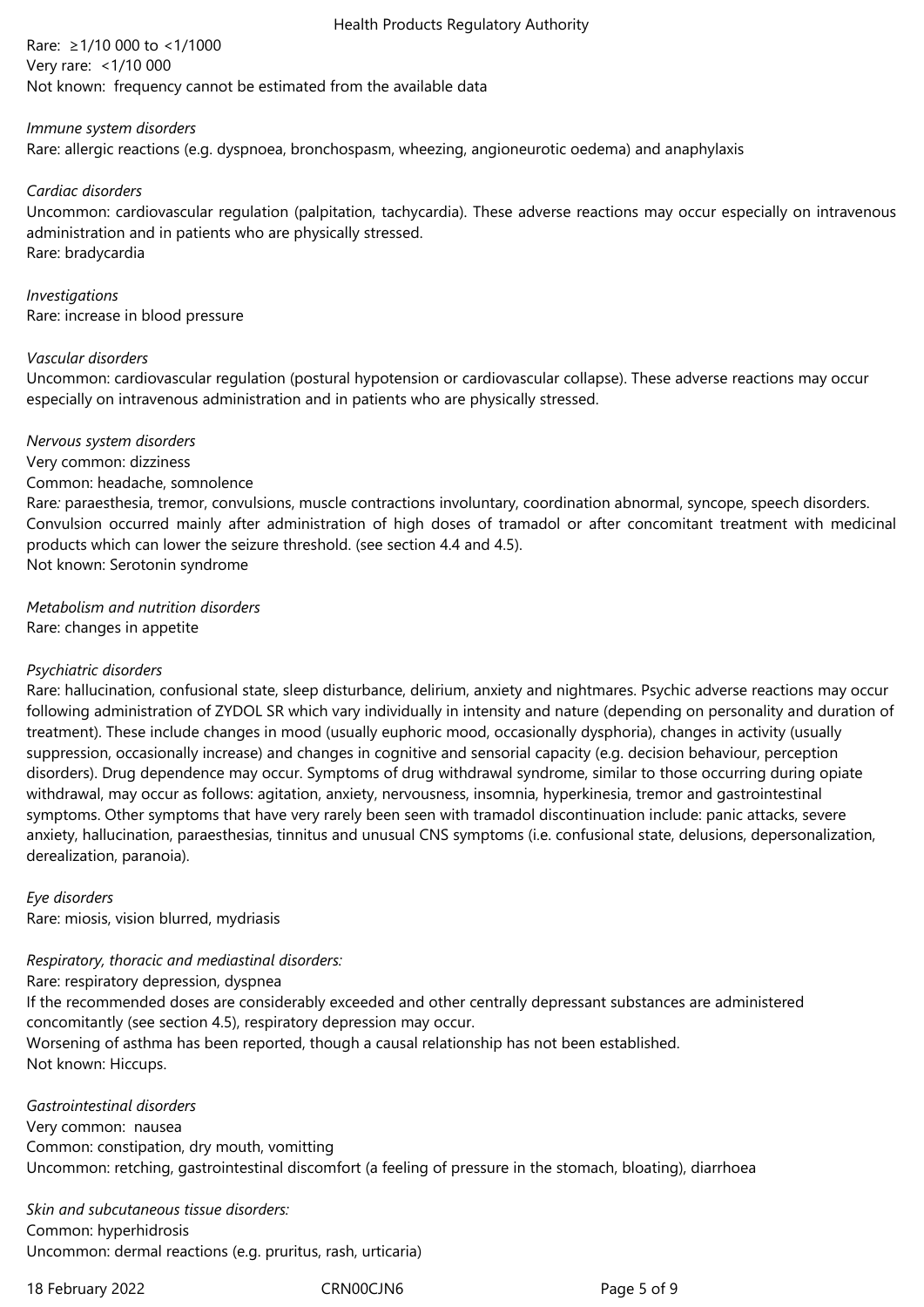#### Rare: motorial weakness

#### *Hepatobiliary disorders:*

In a few isolated cases hepatic liver enzyme increased has been reported in a temporal connection with the therapeutic use of tramadol.

*Renal and urinary disorders:* Rare: micturition disorder (dysuria and urinary retention)

*Metabolism and nutrition disorders: Not known:* hypoglycaemia

*General disorders* Common: fatigue

#### *Reporting of suspected adverse reactions*

Reporting suspected adverse reactions after authorisation of the medicinal product is important. It allows continued monitoring of the benefit/risk balance of the medicinal product. Healthcare professionals are asked to report any suspected adverse reactions via HPRA Pharmacovigilance, Website: www.hpra.ie.

# **4.9 Overdose**

## *Symptoms*

In principle, on intoxication with tramadol symptoms similar to those of other centrally acting analgesics (opioids) are to be expected. These include in particular miosis, vomiting, cardiovascular collapse, consciousness disorders up to coma, convulsions and respiratory depression up to respiratory arrest.

Serotonin syndrome has also been reported.

## *Treatment*

The general emergency measures apply. Keep open the respiratory tract (aspiration!), maintain respiration and circulation depending on the symptoms.

The antidote for respiratory depression is naloxone. In animal experiments naloxone had no effect on convulsions. In such cases diazepam should be given intravenously.

In case of intoxication with oral formulations, gastrointestinal decontamination with activated charcoal or by gastric lavage is only recommended within 2 hours after tramadol intake. Gastrointestinal decontamination at a later time point may be useful in case of intoxication with exceptionally large quantities or prolonged-release formulations.

Tramadol is minimally eliminated from the serum by haemodialysis or haemofiltration. Therefore treatment of acute intoxication with ZYDOL SR with haemodialysis or haemofiltration alone is not suitable for detoxification.

# **5 PHARMACOLOGICAL PROPERTIES**

# **5.1 Pharmacodynamic properties**

Pharmacotherapeutic group: other opioids; ATC-code: N 02 AX02.

Tramadol is a centrally-acting opioid analgesic. It is a non-selective pure agonist at µ, δ and κ opioid receptors with a higher affinity for the µ receptor. Other mechanisms which contribute to its analgesic effect are inhibition of neuronal re-uptake of noradrenaline and enhancement of serotonin release.

Tramadol has an antitussive effect. In contrast to morphine, analgesic doses of tramadol over a wide range have no respiratory-depressant effect. Also gastrointestinal motility is less affected. Effects on the cardiovascular system tend to be slight. The potency of tramadol is reported to be 1/10 (one tenth) to 1/6 (one sixth) that of morphine. Paediatric population

Effects of enteral and parenteral administration of tramadol have been investigated in clinical trials involving more than 2000 paediatric patients ranging in age from neonate to 17 years of age. The indications for pain treatment studied in those trials included pain after surgery (mainly abdominal), after surgical tooth extractions, due to fractures, burns and traumas as well as other painful conditions likely to require analgesic treatment for at least 7 days.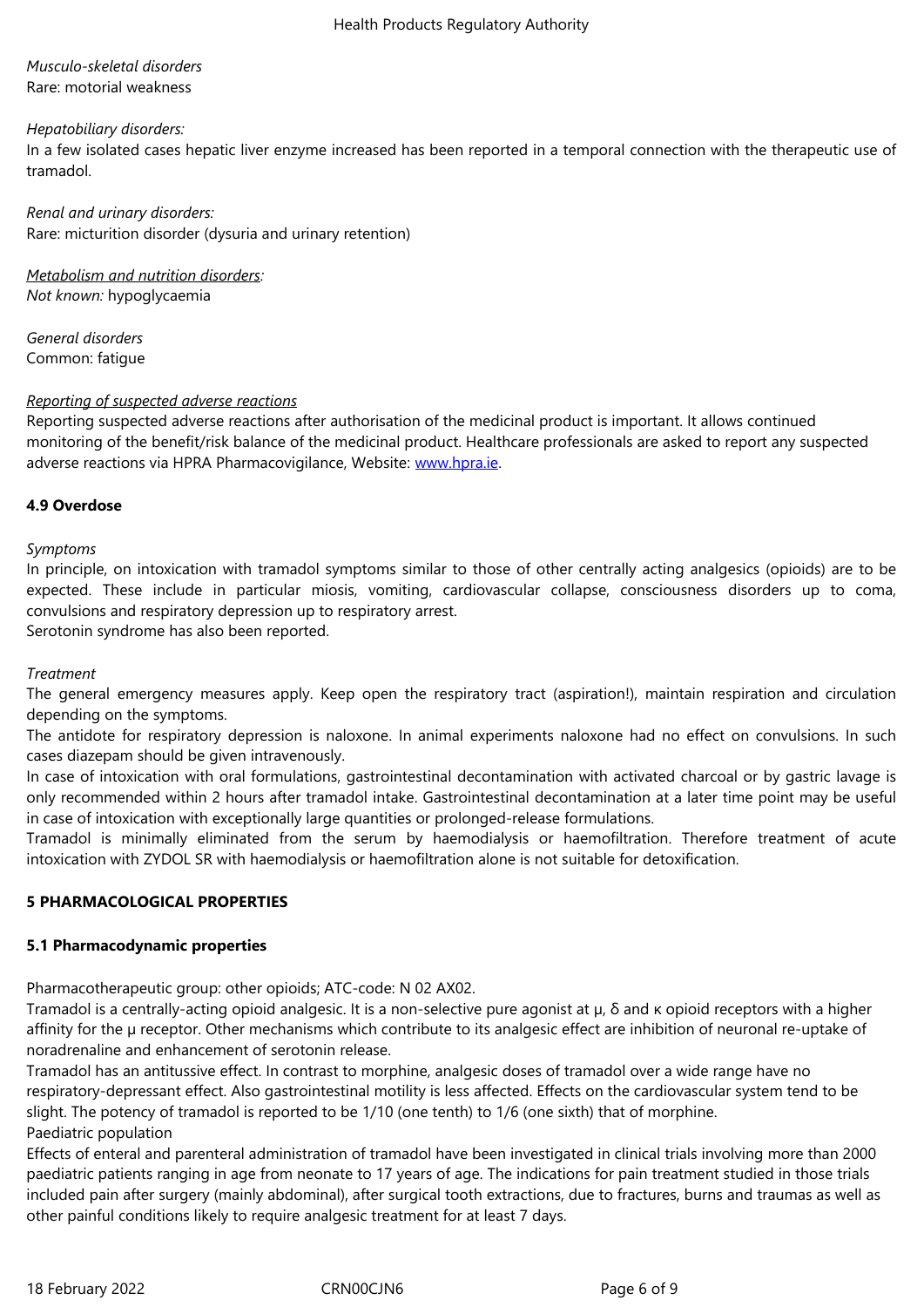At single doses of up to 2 mg/kg or multiple doses of up to 8 mg/kg per day (to a maximum of 400 mg per day) efficacy of tramadol was found to be superior to placebo, and superior or equal to paracetamol, nalbuphine, pethidine or low dose morphine. The conducted trials confirmed the efficacy of tramadol. The safety profile of tramadol was similar in adult and paediatric patients older than 1 year (see section 4.2).

## **5.2 Pharmacokinetic properties**

More than 90% of ZYDOL SR is absorbed after oral administration. The mean absolute bioavailability is approximately 70 %. irrespective of the concomitant intake of food. The difference between absorbed and non-metabolised available tramadol is probably due to the low first-pass effect. The first-pass effect after oral administration is a maximum of 30 %.

Tramadol has a high tissue affinity (V d, $\beta$  = 203  $\pm$  40 l). It has a plasma protein binding of about 20 %.

After administration of ZYDOL SR 100 mg the peak plasma concentration Cmax =  $141 \pm 40$  ng/ml is reached after 4.9 h; after administration of ZYDOL SR 200 mg Cmax 260  $+$   $\pm$  62 ng/ml is reached after 4.8 hours.

Tramadol passes the blood-brain and placental barriers. Very small amounts of the substance and its O-desmethyl derivative are found in the breast-milk (0.1 % and 0.02 % respectively of the applied dose).

Elimination half-life t1/2,ß is approximately 6 h, irrespective of the mode of administration. In patients above 75 years of age it may be prolonged by a factor of approximately 1.4.

In humans tramadol is mainly metabolised by means of N- and O-demethylation and conjugation of the O-demethylation products with glucuronic acid. Only O-desmethyltramadol is pharmacologically active. There are considerable interindividual quantitative differences between the other metabolites. So far, eleven metabolites have been found in the urine. Animal experiments have shown that O-desmethyltramadol is more potent than the parent substance by the factor 2 - 4. Its half-life t1/2,ß (6 healthy volunteers) is 7.9 h (range 5.4 - 9.6 h) and is approximately that of tramadol.

The inhibition of one or both types of the isoenzymes CYP3A4 and CYP2D6 involved in the biotransformation of tramadol may affect the plasma concentration of tramadol or its active metabolite.

Tramadol and its metabolites are almost completely excreted via the kidneys. Cumulative urinary excretion is 90 % of the total radioactivity of the administered dose. In case of impaired hepatic or renal function the half-life may be slightly prolonged. In patients with cirrhosis of the liver, elimination half-lives of 13.3  $\pm$  4.9 h (tramadol) and 18.5  $\pm$  9.4 h (O-desmethyltramadol), in an extreme case 22.3 h and 36 h respectively, have been determined. In patients with renal insufficiency (creatinine clearance < 5 ml/min) the values were 11  $\pm$  3.2 h and 16.9  $\pm$  3 h, in an extreme case 19.5 h and 43.2 h respectively.

Tramadol has a linear pharmacokinetic profile within the therapeutic dosage range.

The relationship between serum concentrations and the analgesic effect is dose-dependent, but varies considerably in isolated cases. A serum concentration of 100 – 300 ng/ml is usually effective.

Paediatric population

The pharmacokinetics of tramadol and O-desmethyltramadol after single-dose and multiple-dose oral administration to subjects aged 1 year to 16 years were found to be generally similar to those in adults when adjusting for dose by body weight, but with a higher between-subject variability in children aged 8 years and below.

In children below 1 year of age, the pharmacokinetics of tramadol and O-desmethyltramadol have been investigated, but have not been fully characterized. Information from studies including this age group indicates that the formation rate of O-desmethyltramadol via CYP2D6 increases continuously in neonates, and adult levels of CYP2D6 activity are assumed to be reached at about 1 year of age. In addition, immature glucuronidation systems and immature renal function may result in slow elimination and accumulation of O-desmethyltramadol in children under 1 year of age.

# **5.3 Preclinical safety data**

On repeated oral and parenteral administration of tramadol for 6 - 26 weeks in rats and dogs and oral administration for 12 months in dogs haematological, clinico-chemical and histological investigations showed no evidence of any substance-related changes. Central nervous manifestations only occurred after high doses considerably above the therapeutic range: restlessness,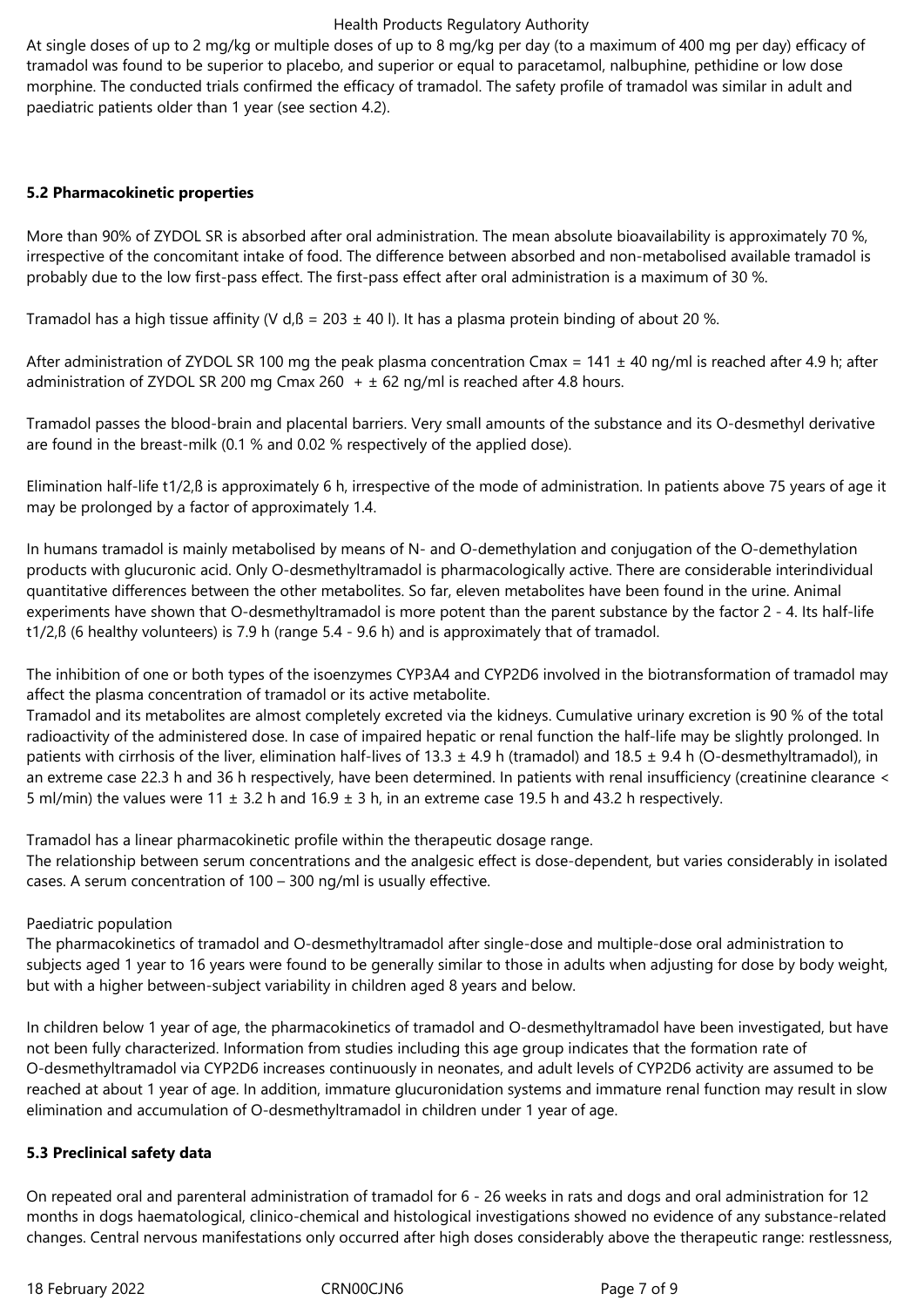salivation, convulsions, and reduced weight gain. Rats and dogs tolerated oral doses of 20 mg/kg and 10 mg/kg body weight respectively, and dogs rectal doses of 20 mg/kg body weight without any reactions.

In rats tramadol dosages from 50 mg/kg/day upwards caused toxic effects in dams and raised neonate mortality. In the offspring retardation occurred in the form of ossification disorders and delayed vaginal and eye opening. Male and female fertility was not affected. In rabbits there were toxic effects in dams from 125 mg/kg upwards and skeletal anomalies in the offspring.

In some in-vitro test systems there was evidence of mutagenic effects. In-vivo studies showed no such effects. According to knowledge gained so far, tramadol can be classified as non-mutagenic.

Studies on the tumorigenic potential of tramadol hydrochloride have been carried out in rats and mice. The study in rats showed no evidence of any substance-related increase in the incidence of tumours. In the study in mice there was an increased incidence of liver cell adenomas in male animals (a dose-dependent, non-significant increase from 15 mg/kg upwards) and an increase in pulmonary tumours in females of all dosage groups (significant, but not dose-dependent).

## **6 PHARMACEUTICAL PARTICULARS**

## **6.1 List of excipients**

Tablet core:

- microcrystalline cellulose
- hypromellose 100 000 mPa·s
- magnesium stearate
- colloidal anhydrous silica

Film coating:

- hypromellose 6 mPa·s
- lactose monohydrate
- macrogol 6000
- propylene glycol
- talc
- titanium dioxide (E 171)
- yellow iron oxide (E 172)

# **6.2 Incompatibilities**

Not applicable.

#### **6.3 Shelf life**

3 years

# **6.4 Special precautions for storage**

This medicinal product does not require any special storage conditions.

#### **6.5 Nature and contents of container**

Aluminium/Polypropylene or Aluminium/PVC/PVDC foil blisters. Pack sizes of 10, 20, 30, 50, 60, 100, 150 (10x15) prolonged-release tablets. Not all pack sizes may be marketed.

# **6.6 Special precautions for disposal**

No special requirements for disposal. Any unused medicinal product or waste material should be disposed of in accordance with local requirements.

# **7 MARKETING AUTHORISATION HOLDER**

18 February 2022 CRN00CJN6 Page 8 of 9